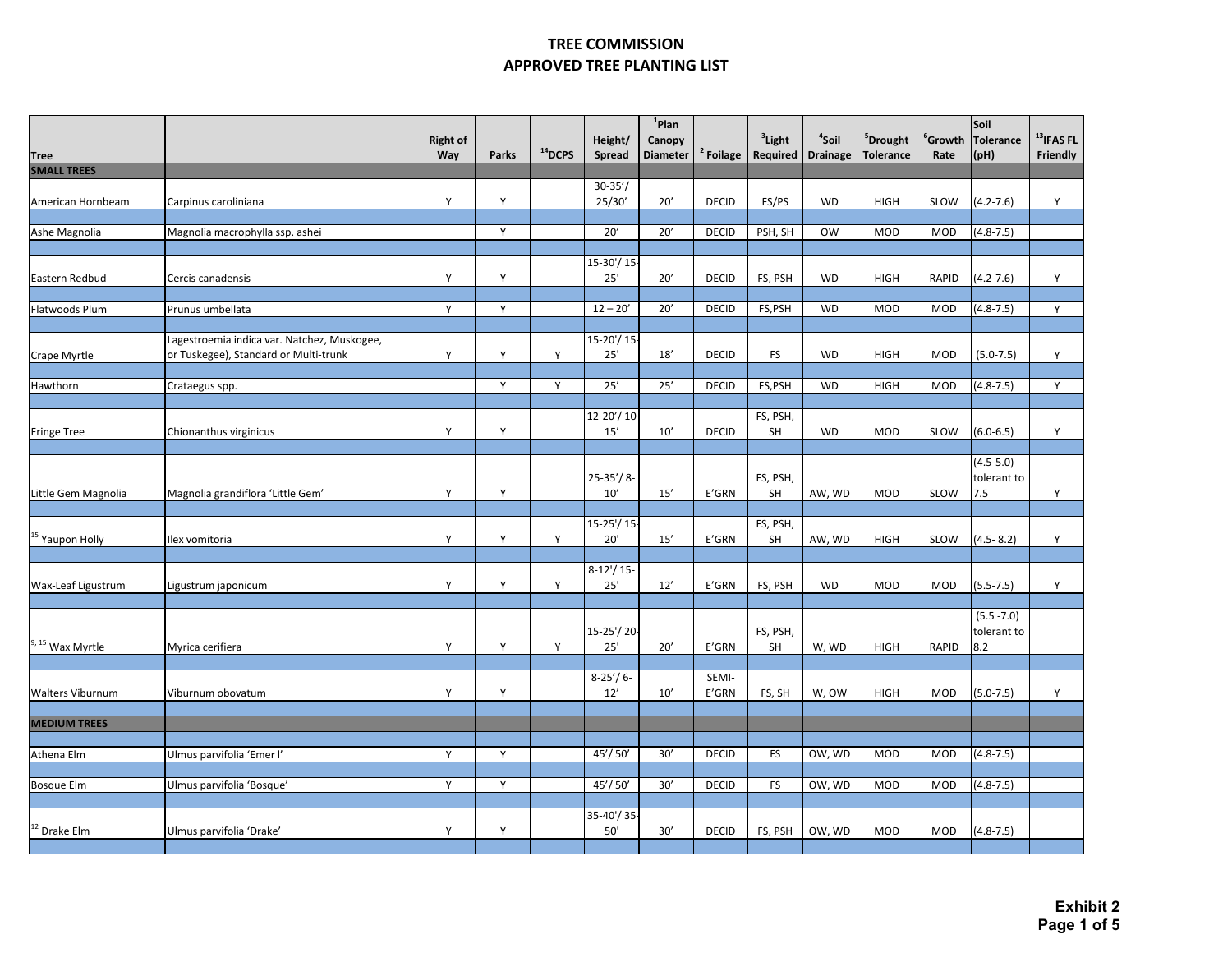|                                  |                               |                        |       |           |                   | $1$ Plan                  |                      |                       |                                      |                                          |                           | Soil                     | $13$ IFAS FL |
|----------------------------------|-------------------------------|------------------------|-------|-----------|-------------------|---------------------------|----------------------|-----------------------|--------------------------------------|------------------------------------------|---------------------------|--------------------------|--------------|
| <b>Tree</b>                      |                               | <b>Right of</b><br>Way | Parks | $14$ DCPS | Height/<br>Spread | Canopy<br><b>Diameter</b> | <sup>2</sup> Foilage | $3$ Light<br>Required | <sup>4</sup> Soil<br><b>Drainage</b> | <sup>5</sup> Drought<br><b>Tolerance</b> | $^{\rm 6}$ Growth<br>Rate | <b>Tolerance</b><br>(PH) | Friendly     |
|                                  |                               |                        |       |           | $20-30'/8$        |                           |                      |                       |                                      |                                          |                           |                          |              |
| Dahoon Holly                     | Ilex cassine                  | Y                      | Υ     | Y         | 12'               | 15'                       | E/GRN                | FS, PSH               | W, OW                                | <b>MOD</b>                               | SLOW                      | $(3.5 - 6.5)$            | Y            |
|                                  |                               |                        |       |           |                   |                           |                      |                       |                                      |                                          |                           |                          |              |
|                                  |                               |                        |       |           |                   |                           |                      |                       |                                      |                                          |                           | $(4.0 - 6.0)$            |              |
|                                  |                               |                        |       |           | 30-45'/15         |                           |                      |                       |                                      |                                          |                           | tolerant to              |              |
| Eagleston Holly                  | Ilex attenuata 'Eagleston'    | Y                      | Υ     | Y         | 25'               | 20'                       | E'GRN                | FS, PSH               | <b>WD</b>                            | <b>MOD</b>                               | MOD                       | 7.5                      |              |
|                                  |                               |                        |       |           |                   |                           |                      |                       |                                      |                                          |                           |                          |              |
|                                  |                               |                        |       |           |                   |                           |                      |                       |                                      |                                          |                           | $(4.0 - 6.0)$            |              |
|                                  |                               |                        |       |           |                   |                           |                      |                       |                                      |                                          |                           | tolerant to              |              |
| Japanese Blueberry Tree          | Elaeocarpus decipiens         | Y                      | Υ     |           | 40'/40'           | 20'                       | E'GRN                | FS, PSH               | <b>WD</b>                            | <b>MOD</b>                               | <b>MOD</b>                | 7.5                      | Y            |
| Loquat                           | Eriobotrya japonica           |                        | Y     |           | $20 - 30'$        | 30'                       | <b>DECID</b>         | FS, PSH               | <b>WD</b>                            | <b>MOD</b>                               | SLOW                      | $(4.8 - 7.5)$            | Y            |
|                                  |                               |                        |       |           |                   |                           |                      |                       |                                      |                                          |                           |                          |              |
|                                  |                               |                        |       |           |                   |                           |                      |                       |                                      |                                          |                           | $(4.0 - 6.0)$            |              |
|                                  |                               |                        |       |           | 30-45'/15-        |                           |                      |                       |                                      |                                          |                           | tolerant to              |              |
| East Palatka Holly               | Ilex attenuata 'East Palatka' | Y                      | Υ     | Y         | 25'               | 20'                       | E'GRN                | FS, PSH               | <b>WD</b>                            | <b>MOD</b>                               | <b>MOD</b>                | 7.5                      | Y            |
|                                  |                               |                        |       |           |                   |                           |                      |                       |                                      |                                          |                           |                          |              |
| Sand Pine                        | Pinus clausa                  |                        | Y     |           | $25 - 40'$        | $15 - 25'$                | E'GRN                | FS, PSH               | <b>WD</b>                            | <b>HIGH</b>                              | SLOW                      | $(4.8 - 7.5)$            | Y            |
|                                  |                               |                        |       |           |                   |                           |                      |                       |                                      |                                          |                           |                          |              |
| Sweetbay Magnolia                | Magnolia virginiana           | Y                      | Y     |           | $40 - 50'$        | $40'$                     | <b>DECID</b>         | FS,PSH                | OW, WD                               | <b>MOD</b>                               | MOD                       | $(4.8 - 7.5)$            | Y            |
|                                  |                               |                        |       |           |                   |                           |                      |                       |                                      |                                          |                           | $(5.5-7.5)$              |              |
|                                  |                               |                        |       |           | 30-40'/20-        |                           |                      |                       |                                      |                                          |                           | tolerant to              |              |
| <sup>15</sup> Southern Red Cedar | Juniperus silocilois          | Y                      | Υ     |           | 30'               | 20'                       | E'GRN                | FS, PSH               | WD                                   | <b>HIGH</b>                              | SLOW                      | 8.0                      | Y            |
|                                  |                               |                        |       |           |                   |                           |                      |                       |                                      |                                          |                           |                          |              |
|                                  |                               |                        |       |           |                   |                           |                      | FS, PSH,              |                                      |                                          |                           |                          |              |
| American Hophornbeam             | Ostrya virginiana             | Y                      | Y     |           | $30 - 40'$        | $25 - 30'$                | <b>DECID</b>         | SH                    | <b>WD</b>                            | <b>MOD</b>                               | <b>MOD</b>                | $(3.5 - 6.5)$            | Y            |
|                                  |                               |                        |       |           |                   |                           |                      |                       |                                      |                                          |                           |                          |              |
|                                  |                               |                        |       |           |                   |                           |                      |                       |                                      |                                          |                           | $(4.0 - 6.5)$            |              |
|                                  |                               |                        |       |           | 40-50'/25         |                           |                      |                       |                                      |                                          |                           | tolerant to              |              |
| River Birch                      | Betula nigra                  | Y                      | Υ     | Y         | 35'               | 20'                       | <b>DECID</b>         | FS, PSH               | W, OW                                | LOW                                      | RAPID                     | $<$ 4.0                  | Y            |
|                                  |                               |                        |       |           |                   |                           |                      |                       |                                      |                                          |                           | $(5.0 - 7.0)$            |              |
|                                  |                               |                        |       |           | 40-50'/30-        |                           |                      |                       |                                      |                                          |                           | tolerant to              |              |
| <sup>15</sup> Winged Elm         | Ulmus alata                   | Y                      | Y     |           | 40'               | 30'                       | <b>DECID</b>         | FS, PSH               | OW, WD                               | LOW                                      | <b>MOD</b>                | 8.0                      | Y            |
|                                  |                               |                        |       |           |                   |                           |                      |                       |                                      |                                          |                           |                          |              |
| <sup>10</sup> LARGE TREES        |                               |                        |       |           |                   |                           |                      |                       |                                      |                                          |                           |                          |              |
|                                  |                               |                        |       |           |                   |                           |                      |                       |                                      |                                          |                           |                          |              |
| Allee Elm                        | Ulmus parvifolia 'Emer II'    | Y                      | Y     |           | 75'/60'           | 30'                       | <b>DECID</b>         | <b>FS</b>             | OW, WD                               | <b>MOD</b>                               | <b>MOD</b>                | $(4.8 - 7.5)$            |              |
|                                  |                               |                        |       |           |                   |                           |                      |                       |                                      |                                          |                           |                          |              |
|                                  |                               |                        |       |           |                   |                           |                      |                       |                                      |                                          |                           | (4.0 to                  |              |
|                                  |                               |                        |       |           |                   |                           |                      |                       |                                      |                                          |                           | $6.0$ ),                 |              |
|                                  |                               |                        |       |           | 60-80'/25-        |                           |                      |                       | W, OW,                               |                                          |                           | tolerant to              |              |
| <b>Bald Cypress</b>              | Taxodium distichum            | Y                      | Y     | Y         | 30'               | 25'                       | DECID                | FS, PSH               | WD                                   | <b>MOD</b>                               | RAPID                     | 7.5                      | Y            |
| Hickory                          | Carya sp.                     |                        | Y     |           | $50 - 60'$        | 35'                       | <b>DECID</b>         | FS, PSH               | WD                                   | <b>MOD</b>                               | SLOW                      | $(4.8 - 7.5)$            | Y            |
|                                  |                               |                        |       |           |                   |                           |                      |                       |                                      |                                          |                           |                          |              |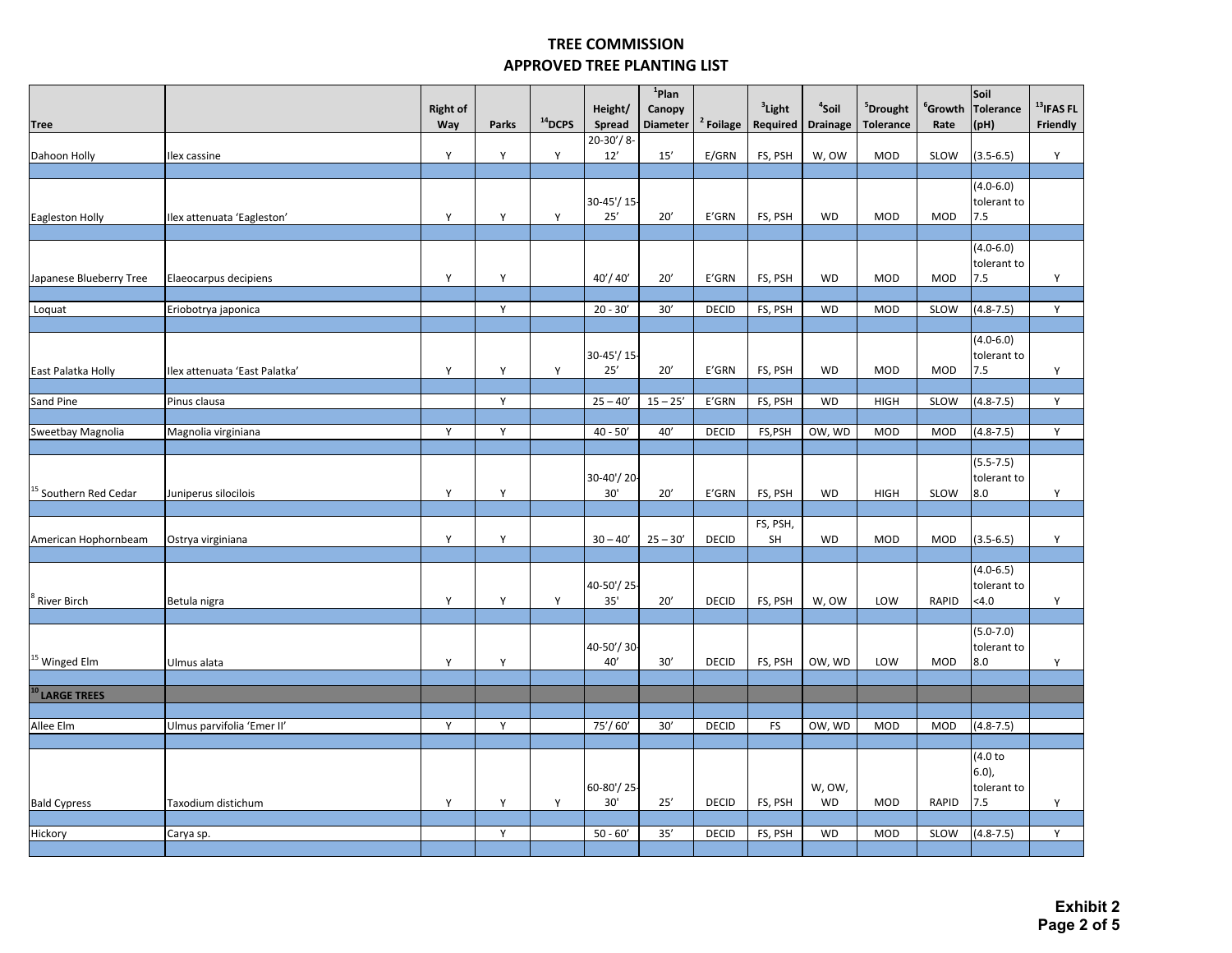|                    |                            | <b>Right of</b> |       |           | Height/                 | $1$ Plan<br>Canopy |                      | <sup>3</sup> Light | <sup>4</sup> Soil   | <sup>5</sup> Drought | $^{\mathrm{6}}$ Growth | Soil<br>Tolerance            | $^{13}$ IFAS FL |
|--------------------|----------------------------|-----------------|-------|-----------|-------------------------|--------------------|----------------------|--------------------|---------------------|----------------------|------------------------|------------------------------|-----------------|
| <b>Tree</b>        |                            | Way             | Parks | $14$ DCPS | Spread                  | <b>Diameter</b>    | <sup>2</sup> Foilage | Required           | <b>Drainage</b>     | <b>Tolerance</b>     | Rate                   | (pH)                         | Friendly        |
| Blackgum           | Nyssa sylvatica            | Υ               | Υ     |           | $75'/25$ -<br>30'       | 30'                | <b>DECID</b>         | FS, PSH,<br>SH     | W, OW,<br><b>WD</b> | <b>HIGH</b>          | SLOW                   | $(6.0 - 7.0)$                | Y               |
|                    |                            |                 |       |           |                         |                    |                      |                    |                     |                      |                        |                              |                 |
|                    |                            |                 |       |           |                         |                    |                      |                    | W, OW,              |                      |                        |                              |                 |
| Catalpa            | Catalpa bignonoides        |                 | Υ     | Y         | 60'/40-60'              | 35'                | <b>DECID</b>         | FS, PSH            | <b>WD</b>           | <b>MOD</b>           | <b>RAPID</b>           | $(4.5 - 6.0)$                |                 |
|                    |                            |                 |       |           |                         |                    |                      |                    |                     |                      |                        | $(4.5 - 6.5)$                |                 |
|                    |                            |                 |       |           | 60-80'/60-              |                    |                      |                    |                     |                      |                        | tolerant to                  |                 |
| $7, 15$ Live Oak   | Quercus virginiana         | Υ               | Υ     | Y         | 120'                    | $50'$              | E'GRN                | FS, PSH            | OW, WD              | <b>HIGH</b>          | <b>MOD</b>             | 8.0                          | Y               |
|                    |                            |                 |       |           | 60-70/30-               |                    |                      |                    | W, OW,              |                      |                        |                              |                 |
| Swamp Chestnut Oak | Quercus michauxii          | Υ               | Y     | Y         | 50'                     | 35'                | <b>DECID</b>         | FS, PSH            | <b>WD</b>           | LOW                  | <b>MOD</b>             | $(4.5 - 6.0)$                | Y               |
|                    |                            |                 |       |           |                         |                    |                      |                    |                     |                      |                        |                              |                 |
| Overcup Oak        | Quercus lyrata             | Y               | Y     | Y         | 35-50'/30<br>50'        | 35'                | <b>DECID</b>         | FS, PSH            | W, OW,<br><b>WD</b> | LOW                  | <b>MOD</b>             | $(4.5 - 6.0)$                | Υ               |
|                    |                            |                 |       |           |                         |                    |                      |                    |                     |                      |                        |                              |                 |
|                    |                            |                 |       |           |                         |                    |                      |                    | W, OW,              |                      |                        |                              |                 |
| Laurel Oak         | Quercus laurifolia         | Υ               | Υ     | Y         | 60'/40-60'              | 35'                | <b>DECID</b>         | FS, PSH            | <b>WD</b>           | <b>MOD</b>           | RAPID                  | $(4.5 - 6.0)$                |                 |
|                    |                            |                 |       |           | 60-80'/35               |                    |                      |                    |                     |                      |                        |                              |                 |
| <b>Nuttall Oak</b> | Quercus nuttallii          | Υ               | Y     | Y         | $50'$                   | 35'                | <b>DECID</b>         | <b>FS</b>          | OW, WD              | LOW                  | MOD                    | $(4.5 - 5.5)$                | Y               |
|                    |                            |                 |       |           |                         |                    |                      |                    |                     |                      |                        |                              |                 |
| Shumard Oak        | Quercus shumardii          | Y               | Y     | Y         | 80'/50-60'              | 35'                | <b>DECID</b>         | FS, PSH            | W, OW,<br><b>WD</b> | <b>HIGH</b>          | RAPID                  | $(4.5 - 5.5)$                | Y               |
|                    |                            |                 |       |           |                         |                    |                      |                    |                     |                      |                        |                              |                 |
| Persimmon          | Diospyros virginiana       |                 | Υ     |           | $30 - 60'$              | 30'                | <b>DECID</b>         | FS, PSH            | <b>WD</b>           | <b>MOD</b>           | SLOW                   | $(3.5 - 6.5)$                |                 |
|                    |                            |                 |       |           | 60-75'/25               |                    |                      |                    |                     |                      |                        |                              |                 |
| Red Maple          | Acer rubrum                | Υ               | Y     | Y         | 35'                     | 30'                | <b>DECID</b>         | <b>PSH</b>         | W, OW               | LOW                  | <b>MOD</b>             | $(5.4 - 7.1)$                | Υ               |
|                    |                            |                 |       |           |                         |                    |                      |                    |                     |                      |                        |                              |                 |
| Loblolly Bay       | Gordonia lasianthus        |                 | Υ     |           | 70'                     | 20'                | E'GRN                | FS,PSH             | W, OW,<br><b>WD</b> | <b>MOD</b>           | MOD                    | $(4.8 - 7.5)$                | Y               |
|                    |                            |                 |       |           |                         |                    |                      |                    |                     |                      |                        |                              |                 |
|                    |                            |                 |       |           |                         |                    |                      |                    |                     |                      |                        | $(5.5 - 7.5)$                |                 |
|                    |                            |                 |       |           | 30-40'/20-              |                    |                      |                    |                     |                      |                        | tolerant to                  |                 |
| Leyland cypress    | Curpressocyparis leylandii | Y               | Υ     |           | 30'                     | 20'                | E'GRN                | FS, PSH            | <b>WD</b>           | <b>HIGH</b>          | SLOW                   | 8.0                          | Y               |
|                    |                            |                 |       |           | 60-80'/30               |                    |                      |                    |                     |                      |                        |                              |                 |
| Slash Pine         | Pinus elliottii            |                 | Υ     |           | 40'                     | 20'                | E'GRN                | FS, PSH            | OW, WD              | <b>HIGH</b>          | RAPID                  | $(4.5 - 7.0)$                | Y               |
|                    |                            |                 |       |           | 60-80'/30               |                    |                      |                    |                     |                      |                        |                              |                 |
| Long Leaf Pine     | Pinus palustris            | Y               | Υ     |           | 40'                     | 20'                | E'GRN                | <b>FS</b>          | <b>WD</b>           | <b>HIGH</b>          | MOD                    | $(4.5 - 7.0)$                | Y               |
|                    |                            |                 |       |           |                         |                    |                      |                    |                     |                      |                        |                              |                 |
|                    |                            |                 |       |           |                         |                    |                      |                    |                     |                      |                        | $(5.5 - 6.5)$<br>tolerant to |                 |
| Southern Magnolia  | Magnolia grandiflora       | Y               | Υ     |           | $30-100'$<br>$20 - 40'$ | 30'                | E'GRN                | FS, PSH            | OW, WD              | <b>MOD</b>           | <b>MOD</b>             | 7.5                          | Y               |
|                    |                            |                 |       |           |                         |                    |                      |                    |                     |                      |                        |                              |                 |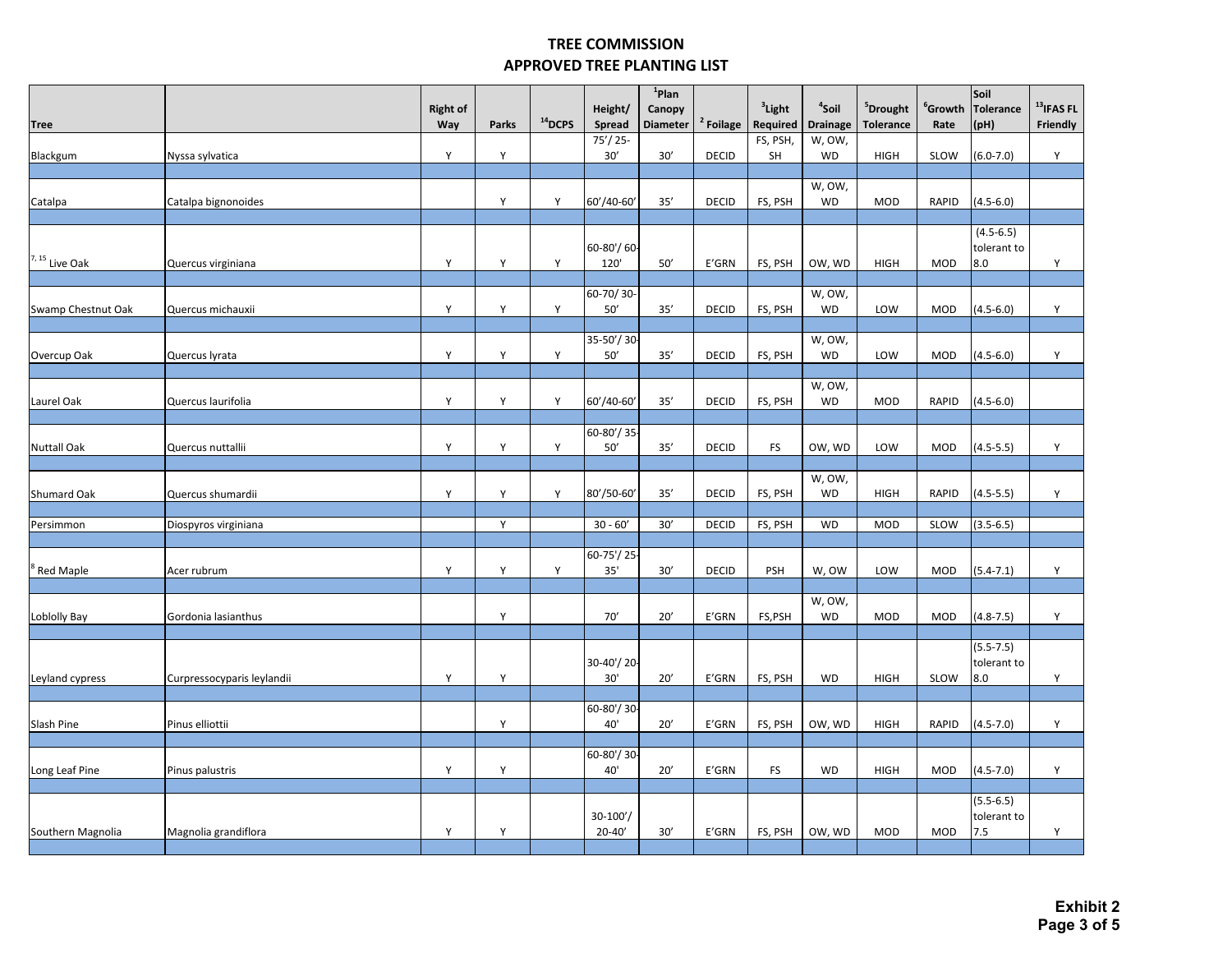|                               |                          | <b>Right of</b> |              |              | Height/            | $1$ Plan                  |              | $3$ Light | <sup>4</sup> Soil | <sup>5</sup> Drought |              | Soil<br><sup>6</sup> Growth Tolerance | $13$ IFAS FL |
|-------------------------------|--------------------------|-----------------|--------------|--------------|--------------------|---------------------------|--------------|-----------|-------------------|----------------------|--------------|---------------------------------------|--------------|
| <b>Tree</b>                   |                          | Way             | Parks        | $14$ DCPS    | Spread             | Canopy<br><b>Diameter</b> | $2$ Foilage  | Required  | <b>Drainage</b>   | <b>Tolerance</b>     | Rate         | (pH)                                  | Friendly     |
|                               |                          |                 |              |              |                    |                           |              |           |                   |                      |              | $(4.5 - 7.0)$                         |              |
|                               |                          |                 |              |              | 60-75'/35-         |                           |              |           |                   |                      |              | tolerant to                           |              |
| Sweetgum                      | Liqudambar straciflua    | Y               | $\checkmark$ | $\mathsf{v}$ | 50'                | 30'                       | <b>DECID</b> | FS, PSH   | W, OW             | LOW                  | <b>MOD</b>   | 7.5                                   | Y            |
|                               |                          |                 |              |              |                    |                           |              |           |                   |                      |              | $(4.9 -$                              |              |
|                               |                          |                 |              |              |                    |                           |              |           |                   |                      |              | 6.5), tolera                          |              |
|                               |                          |                 |              |              | 75-90'/50-         |                           |              |           | W, OW,            |                      |              | nt up to                              |              |
| $15$ Sycamore                 | Platanus occidentalis    | Y               | Y            |              | 70'                | 30'                       | <b>DECID</b> | <b>FS</b> | <b>WD</b>         | <b>MOD</b>           | <b>RAPID</b> | 8.0                                   | Y            |
|                               |                          |                 |              |              |                    |                           |              |           |                   |                      |              |                                       |              |
|                               |                          |                 |              |              |                    |                           |              |           |                   |                      |              | $(4.5 - 6.5)$                         |              |
|                               |                          |                 | $\mathsf{v}$ |              | 80-100'/<br>30-50' | 30'                       | <b>DECID</b> |           |                   | <b>MOD</b>           | <b>RAPID</b> | tolerant up                           | Y            |
| <b>Tulip Poplar</b>           | Liriodendron tulipifera  | Y               |              |              |                    |                           |              | FS,PSH    | OW, WD            |                      |              | to 7.5                                |              |
|                               |                          |                 |              |              | 45-70'/45-         |                           |              |           |                   |                      |              |                                       |              |
| <sup>8</sup> Weeping Willow   | Salix babylonica or alba |                 | $\mathsf{v}$ |              | 70'                | 30;                       | <b>DECID</b> | FS,PSH    | OW, WD            | <b>MOD</b>           | <b>RAPID</b> | $(4.5 - 7.5)$                         |              |
|                               |                          |                 |              |              |                    |                           |              |           |                   |                      |              |                                       |              |
| <b>PALMS</b>                  |                          |                 |              |              |                    |                           |              |           |                   |                      |              |                                       |              |
|                               |                          |                 |              |              |                    |                           |              |           |                   |                      |              |                                       |              |
|                               |                          |                 |              |              | $60-100'$          |                           |              |           |                   |                      |              | $(5.5 - 7.5)$<br>tolerant up          |              |
| <sup>15</sup> Washington Palm | Washingtonia robusta     | Y               | $\vee$       |              | $10 - 15'$         | 12'                       | E'GRN        | FS, PSH   | OW, WD            | <b>HIGH</b>          | <b>RAPID</b> | to 8.0                                | Y            |
|                               |                          |                 |              |              |                    |                           |              |           |                   |                      |              |                                       |              |
|                               |                          |                 |              |              |                    |                           |              |           |                   |                      |              | $(6.0 - 6.8)$                         |              |
|                               |                          |                 |              |              | 40-50'/10-         |                           |              |           |                   |                      |              | tolerant up                           |              |
| <sup>15</sup> Cabbage Palm    | Sabal palmetto           | Y               | $\mathsf{v}$ | Y            | 12'                | 10'                       | E'GRN        | <b>FS</b> | OW, WD            | <b>HIGH</b>          | <b>MOD</b>   | to 8.0                                | v            |
|                               |                          |                 |              |              |                    |                           |              |           |                   |                      |              |                                       |              |
| Ribbon Palm                   | Livistona decipiens      | Y               | $\mathsf{v}$ |              | 30-50'/18-<br>25'  | 15'                       | E'GRN        | <b>FS</b> | <b>WD</b>         | <b>HIGH</b>          | <b>MOD</b>   | $(5.5 - 7.5)$                         |              |
|                               |                          |                 |              |              |                    |                           |              |           |                   |                      |              |                                       |              |